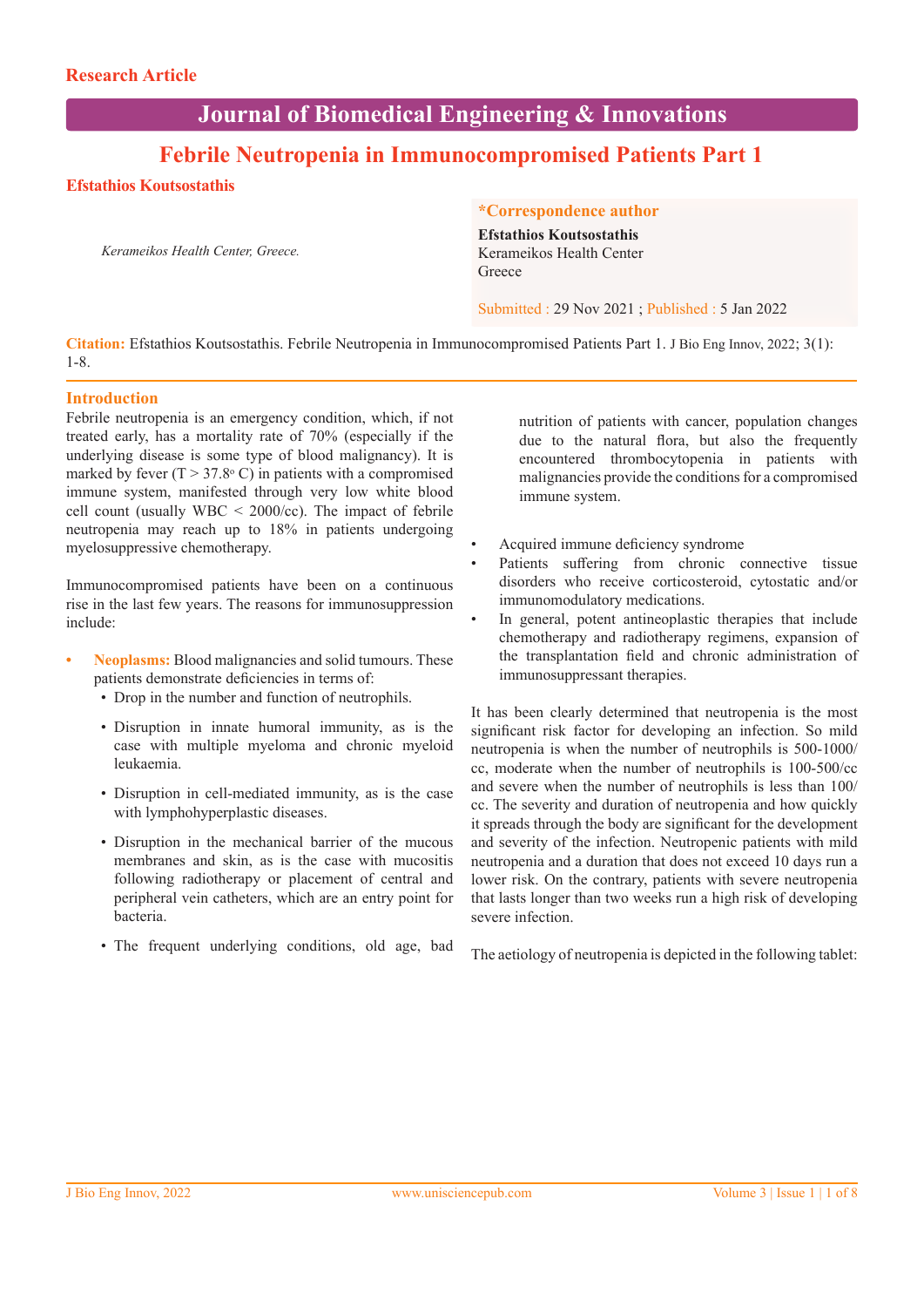| <b>Medications</b>                                                                                         | Peripheral damage                                                                                                                  |  |
|------------------------------------------------------------------------------------------------------------|------------------------------------------------------------------------------------------------------------------------------------|--|
| Alkylating agents (busulfan, chlorambucil, cyclophosphamide)                                               | Hypersplenism                                                                                                                      |  |
| Antimetabolites (methotrexate, 6-mercaptopurine, 5-fluorocytosine)                                         | <b>Autoimmune diseases</b>                                                                                                         |  |
| Antibiotics (chloramphenicol, penicillins, sulfonamides)<br>Phenothiazines<br>Tranquillizers (meprobamate) | Rheumatoid arthritis<br>Felty's syndrome<br>Systematic lupus erythematosus                                                         |  |
| Antiepileptic drugs (carbamazepine)<br>Antipsychotic drugs (clozapine)                                     | <b>Drugs acting ashaptens</b>                                                                                                      |  |
| Certain diuretics<br>Anti-inflammatory drugs<br>Antithyroid drugs, etc.                                    | Phenylbutazone<br>Certain diuretics<br>Phenothiazines<br>Alpha-methyldopa<br>Wegener's granulomatosis                              |  |
|                                                                                                            | Peripheral pooling (transient neutropenia)                                                                                         |  |
| Vitamin B12 and folic acid deficiency                                                                      | Severe bacterial muscle infection (acute                                                                                           |  |
| <b>Infections</b>                                                                                          | endotoxemia)                                                                                                                       |  |
| Tuberculosis                                                                                               | <b>Dialysis</b>                                                                                                                    |  |
| Typhoid fever                                                                                              | <b>Cardiopulmonary bypass</b>                                                                                                      |  |
| <b>Brucellosis</b>                                                                                         |                                                                                                                                    |  |
| Tularemia<br>Infectious mononucleosis                                                                      |                                                                                                                                    |  |
| Malaria                                                                                                    |                                                                                                                                    |  |
| Leishmaniasis                                                                                              |                                                                                                                                    |  |
| Viral hepatitis                                                                                            |                                                                                                                                    |  |
| <b>AIDS</b>                                                                                                |                                                                                                                                    |  |
|                                                                                                            | <b>Blood diseases</b>                                                                                                              |  |
|                                                                                                            | Idiopathic<br>Cyclic neutropenia<br>Aplastic anaemia<br>Myelodysplastic syndromes<br>Chediak-Higashi syndrome<br>Genetic syndromes |  |
|                                                                                                            | <b>Marrow infiltration and Myelofibrosis</b>                                                                                       |  |

Neutropenia is the decrease in peripheral blood platelets to <150X109/L. It results in haemorrhagic tendency, it manifests various abnormal conditions (Table 3 (Bo et al., 2020)) and its severity is often associated with the prognosis of blood diseases. The development of pancytopenia limits the number of possible clinical diagnoses. Research teams around the world have tried to record the cases of pancytopenia they have clinically managed, to get a realistic overview of the frequency of diseases manifested with pancytopenia (Antoniadou & Giamarellou, 2007). A comparative description of the results of such studies is presented in Table 4.

The causes of febrile neutropenia are identified in relatively low rates, in the order of 40%, and involve Gram(+) and Gram(-) bacteria. The former include *Staphylococcus aureus* and CNS, and the latter *Escherichia coli* and *Pseudomonas aeruginosa*. Furthermore, additional micro-organisms have been accused of infections in neutropenic patients. Specifically, fungi and viruses (such as herpes simplex, herpes zoster and cytomegavirus) are deemed responsible for opportunistic infections in neutropenic patients. Non-infectious causes may also be blamed, such as medications (bleomycin and aracytin), as well as reactions to blood products. The main foci of infection are the buccopharynx, upper respiratory tract, skin and soft tissue, and lesser ones are the paranasal sinuses and the urinary tract. An interesting element of these infections is their clinical expression. In general, the clinical presentation of the infection in an immunocompromised patient differs

significantly from conventional symptomatology. So, in pneumonia the symptoms are generally mild, with coughing and expectoration encountered in about half of the cases. By the same token, purulent exudate is encountered in 1/5 of cases, while urinary tract infections have a milder clinical presentation, with dysuretic symptoms appearing in around 1/3 of cases. (Antoniadou & Giamarellou, 2007; De Pauw & Verweij, 2005)

The criteria for initiation of antimicrobial therapy are:

## **• Neutropenia**

When the neutrophils are  $\leq 500$ /cc or  $\leq 1000$ /cc and there is a prospect of their number dropping <500/cc in the next 48 hours.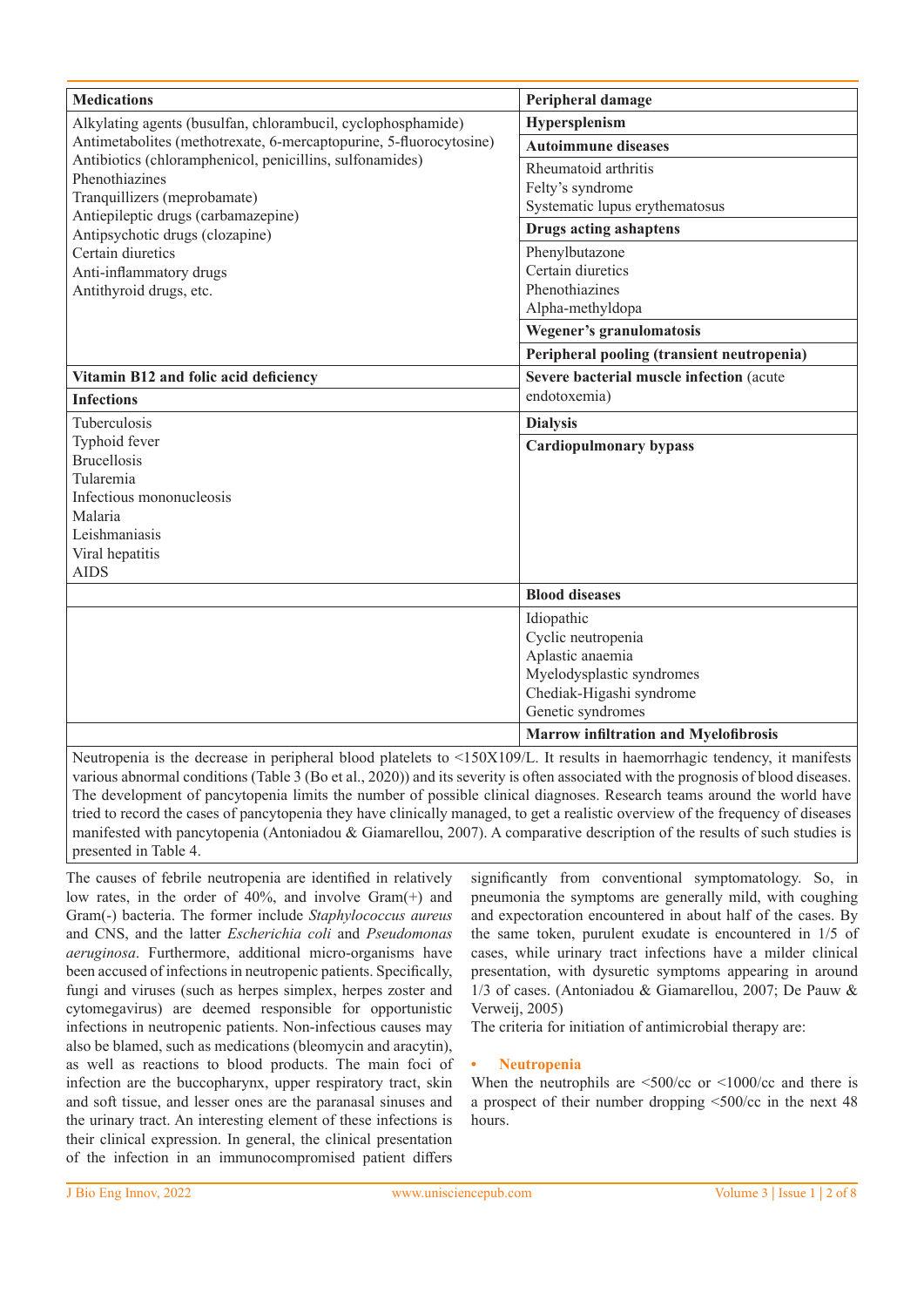#### **Fever**

A wave of fever higher than  $38.3^{\circ}$  C or, alternatively, fever higher than 38° C for at least one hour.

## **Presence of symptoms**

These are signs and symptoms beyond fever, such as coughing with expectoration in pneumonia, with accompanying presence of non-musical crackles during auscultation of the lung fields.

The physical examination in this group of patients must be as meticulous as possible, given that an infection may be mistaken as subclinical. The examination of the *buccopharynx, skin* and *soft tissues,* but also the *digestive tract* is extremely important. The examination of the buccopharynx may reveal mucositis, herpetic stomatitis or the smear associated with candida infections. Gingivitis and periodontitis are just as common in patients with leukaemia.

Perineal cellulitis may be detected in the skin and soft tissues, which is very common in patients with myelomonocytic leukaemia. Ecthymagangrenosum is also common, found in moist areas of the skin, such as the perineum, the femoroinguinal space and the axilla. It is typical in bloodstream infections caused by *Pseudomonas aeruginosa* and *Aeromonas spp.*, but also in infections caused by *Fusarium* spp.

The most common gastrointestinal disorders include diarrhoea, which may be due to an underlying condition, e.g. leukaemia, but it may possibly be a manifestation of *Clostridium* infection, in the event of accompanying, long-term use of antimicrobials. Another typical sign of febrile neutropenia is typhlitis, caused by anaerobic bacteria, such *Clostridium septicum,*  which develops very quickly. In this case, the symptoms are severe and may lead to acute abdomen. They include nausea, vomiting and colicky abdominal pain, and are quite severe. *Strongyloidesstercoralis* may also be considered as the cause of infectious diarrhoea, especially in patients who report recent travel to developing countries. (Klastersky, 2004; Viscoli et al., 2005)

Laboratory and imaging tests will confirm the infection and its infectious focus.

#### **Diagnostic approach**

The evaluation of a neutropenic patient includes taking down a detailed personal, family and social medical history and performing a physical examination. The personal medical history will provide information about the underlying condition, which, as a rule, involves a blood malignancy or solid organ neoplasm, possible chemotherapy and/or radiotherapy regimen, possible contact with a person with bacterial or viral infections, and a previous history of infections.

The physical examination includes meticulous assessment of the respiratory system mainly, as well as the skin and mucous membranes to detect a potential focus of inflammation. So, the oral cavity, pharynx, eyes, perineum and anus are examined in detail. It is of major importance to examine the entry points of central catheters, as they often act as a gateway to the blood circulation for bacteria, and also to perform haemodynamic monitoring and to observe the patient's level of consciousness. Taking preventive measures is just as important for these patients, including meticulous cleaning and hygiene of the skin and oral cavity with antiseptic solutions. Medical rectal manipulation is forbidden, while central catheters must be cared for using sterile gloves and in aseptic conditions in general. Nutrition is very important, by following a neutropenic diet, which must not include fresh fruit and vegetables, or conserved food, that have not been boiled or cooked well (Hellenic Society of Chemotherapy, 2015)

The paraclinical examinations include:

- Blood and biochemical tests.
- Inflammation marker tests (pCT and CRP).
- Collection of blood cultures, both from the central catheter and from a peripheral vein. Specifically, two blood cultures are collected before initiation of antimicrobial therapy, with a 15-minute interval in between. If the fever persists, the blood cultures must be repeated daily.
- Urine and bronchial secretion cultures or bronchoalveolar lavage.
- Sputum or pus cultures in case of increased clinical suspicion of infection. (In neutropenic patients, the sputum is not rejected if it does not contain pus cells.)
- Serologic testing for specific pathogens. Galactomannan measurement using the ELISA test (up to three times a week), combined with beta-d-glucan measurement, may lead to treatment initiation for *Aspergillus*.
- Imaging with chest X-ray, as a rule. It is necessary  $$ though, as a rule, it is expected to come up negative in the beginning  $-$  in order to monitor the progress of the disease.
- The use of high-definition CT imaging is controversial. It is recommended if the fever persists after three to four days, despite the administration of antimicrobial therapy, as it may possibly reveal respiratory infection in half the cases of patients with a negative chest X-ray 9 (HSC, 2015).

#### **Classification of patients in risk groups**

Various prognostic scores have been used to classify patients as high or low risk. The main ones are MASCC, CISNE and *Talcott*, with the Multinational Association for Supportive Care in Cancer (MASCC) score being the one used more often.

With the *MASCC* score the decision for home care and treatment will depend on many factors, such as the ability to comprehend instructions, the presence of a caretaker and the possibility of immediate access to a hospital, beyond allocating a low score to a patient. The MASCC score is performed during the first visit and is assessed every 24 hours thereafter.

The way the MASCC score is calculated is outlined in the following table.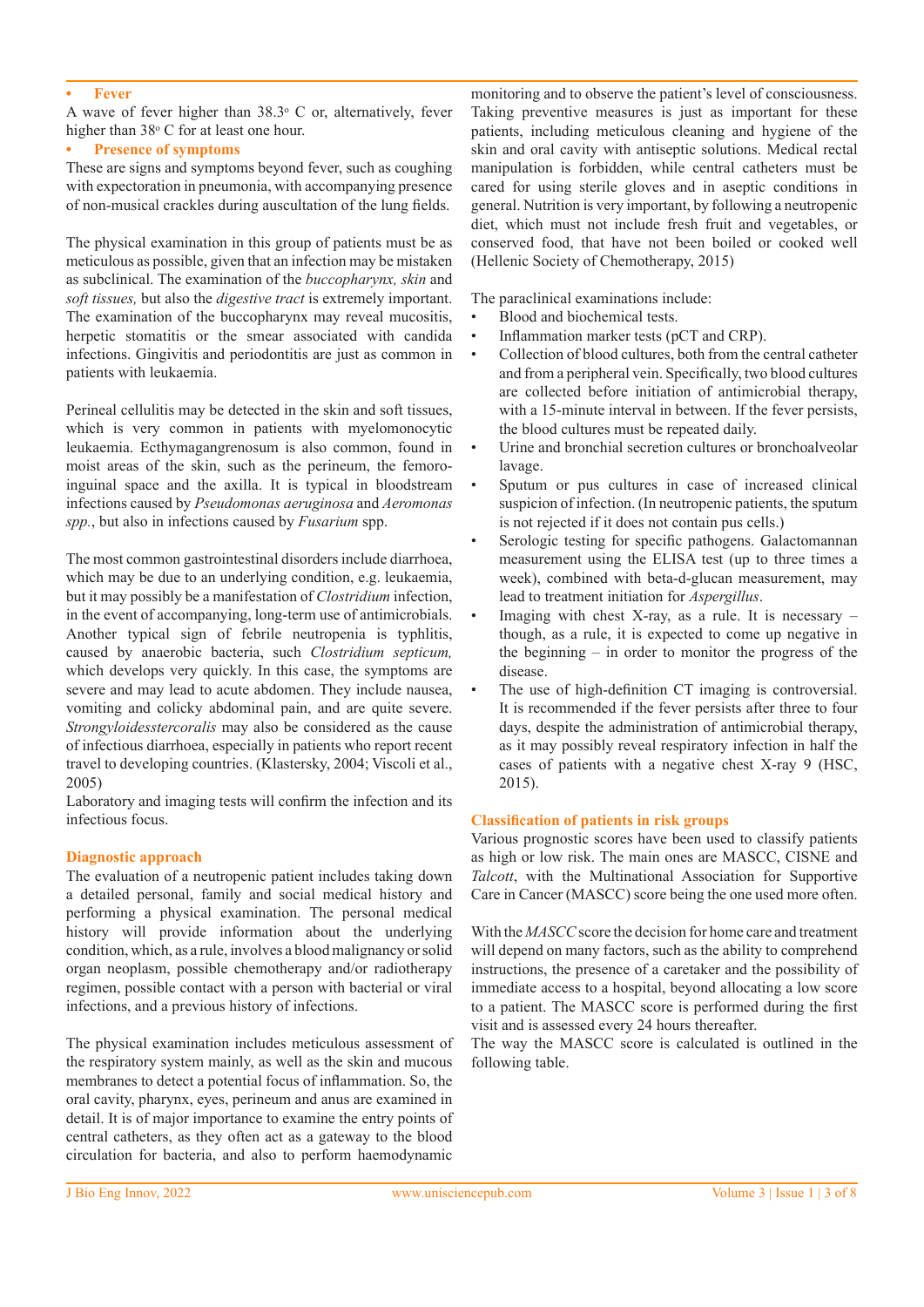| Characteristic                                                  | Score          |  |
|-----------------------------------------------------------------|----------------|--|
| Burden of illness:                                              |                |  |
| - No or mild symptoms                                           | 5              |  |
| - Moderate symptoms                                             | 3              |  |
| - Severe symptoms                                               | 0              |  |
| No hypotension (systolic $BP > 90mmHg$ )                        | 5              |  |
| No COPD                                                         | 4              |  |
| Solid tumour or lymphoma<br>with no history of fungal infection | 4              |  |
| No dehydration                                                  | 3              |  |
| Outpatient onset of fever                                       | 3              |  |
| Outpatient onset of fever                                       | $\mathfrak{D}$ |  |
| Maximum score = 26. Score > 21 is an indication of relatively   |                |  |

*Maximum score = 26, Score > 21 is an indication of relatively low risk*

Another prognostic index is the *Clinical index of stable febrile neutropenia* (CISNE). This index takes into account the possible presence of chronic diseases, such as chronic obstructive pulmonary disease and congestive heart failure, stress-induced hyperglycaemia, number of monocytes below 200/μL, presence of mucositis and the general clinical condition of the patient, based on established criteria.

Table 2.

| Mucositis                                         |  |
|---------------------------------------------------|--|
| Graft versus host disease (GVHD)                  |  |
| Myeloid reconstitution syndrome                   |  |
| Pre-engraftment syndrome                          |  |
| Drug fever                                        |  |
| Tumor fever                                       |  |
| Deep venous thrombosis (DVTs),<br>thromboembolism |  |
| Stroke                                            |  |
| Transfusion-related fevers                        |  |
| Fever secondary to G-CSF/ GM-CSF                  |  |
| Radiation-related fevers                          |  |

Based on the ASCO/IDSA guidelines, both the Talcott and the MASCC score may classify certain patients as low risk, while they may not be so, as opposed to the CISNE score, which presents fewer false negative results compared to the other two indexes. As a general rule, sensitivity is considered more important that specificity when it comes to classifying patients as low or high risk. To this end, the CISNE score, which presents increased sensitivity, is considered more useful for the clinical evaluation of febrile neutropenia (Bo et al., 2020; Baluch, 2019)

#### **Outpatient care for low-risk patients**

A significant number of patients may receive *home care treatment.* The absence of gastrointestinal problems is considered important, so that oral antimicrobial therapy may be well tolerated. Daily clinical and laboratory evaluation is

a must, while if the fever persists for more than three days, inpatient care is deemed necessary. The combination of amoxicillin/clavulanic acid and ciprofloxacin is the preferred option. Alternatively, clindamycin is preferable for patients allergic to penicillin. Moxifloxacin or levofloxacin (newer quinolones) may be administered as monotherapy (Klastersky at al., 2016)

The following table lists the criteria for excluding oral antimicrobial therapy at home.

| Table 2 | Exclusion criteria for outpatient oral antibiotic treatment                                                                                                                                            |
|---------|--------------------------------------------------------------------------------------------------------------------------------------------------------------------------------------------------------|
|         | Patients undergoing allogeneic stem cell transplantation or intensive chemotherapy regimens, for example:                                                                                              |
|         | - Intensive induction chemotherapy or high-dose cytarabine (Ara-C) or similar as consolidation treatment for acute myeloid leukemia                                                                    |
|         | - DT-PACE chemotherapy for plasma cell leukemia                                                                                                                                                        |
|         | - BURKIMAB, DA-EPOCH level 23 or Hyper-CVAD chemotherapy for lymphoma                                                                                                                                  |
|         | Acute organ dysfunction (clinically significant gastrointestinal symptoms, bleeding, oliguria, development of new pulmonary infiltrates, hypoxemia, or the<br>appearance of new neurological symptoms) |
|         | Clinically significant comorbidities including pulmonary disease, hepatic or renal dysfunction or any clinically relevant worsening                                                                    |
|         | Clinically significant cellulitis                                                                                                                                                                      |
|         | Central venous catheter infection                                                                                                                                                                      |
|         | Previous colonization/infection with MDR bacteria                                                                                                                                                      |
|         | Quinolone prophylaxis or previous infection due to fluoroquinolone- or β-lactam-resistant Gram-negative bacteria                                                                                       |
|         | Recently admitted to intensive care                                                                                                                                                                    |

#### **Inpatient care for high-risk patients**

Antimicrobial treatment includes third-generation cephalosporins, and specifically ceftazidime, which has antipseudomonal action, and cefepime from the fourthgeneration cephalosporins, piperacillin / tazobactam, meropenem and imipenem, fluoroquinolones, monobactams and aminoglycosides, but also glycopeptides, such as vancomycin. The administration of piperacillin / tazobactam or cephalosporin with antipseudomonal action is preferred as escalation therapy. On the contrary, penems (imipenem or meropenem) are preferred as de-escalation therapy in gravely ill septic patients, patients with an increased risk of resistant pathogen carrier status, as well as in cases of proven epidemiological existence of increased resistance to commonly used antimicrobials, as is the case in ICUs. In addition, the combination of antipseudomonal beta-lactam and aminoglycoside or fluoroquinolone is recommended (Francesca et al., 2019). Antimicrobials may be used as monotherapy along with a broad-spectrum antibiotic, combined with antipseudomonal beta-lactam and aminoglycoside, but also with the addition of vancomycin in the aforementioned regimen, to manage the Gram(+) bacteria. It has not been documented whether the addition of aminoglycoside is superior to monotherapy; however, it is used for 3-5 days, mainly in Gram(+) blood steam infections, due to its bactericidal action. On the other hand, vancomycin, and antimicrobials acting against Gram(+) bacteria in general, are indicated for:

- Pneumonia.
- Soft tissue infection.
- Central catheter infection.
- Severe form of mucositis, especially if chemoprophylaxis or the initial therapy included quinolone or ceftazidime.
- MRSA colonisation, resistant streptococci and VRE. Positive blood culture for Gram(+) bacteria in general.
- Haemodynamic instability.

Monotherapy with third- or fourth-generation cephalosporins is recommended for high-risk febrile patients, without an evident focus, with short-duration neutropenia. The presence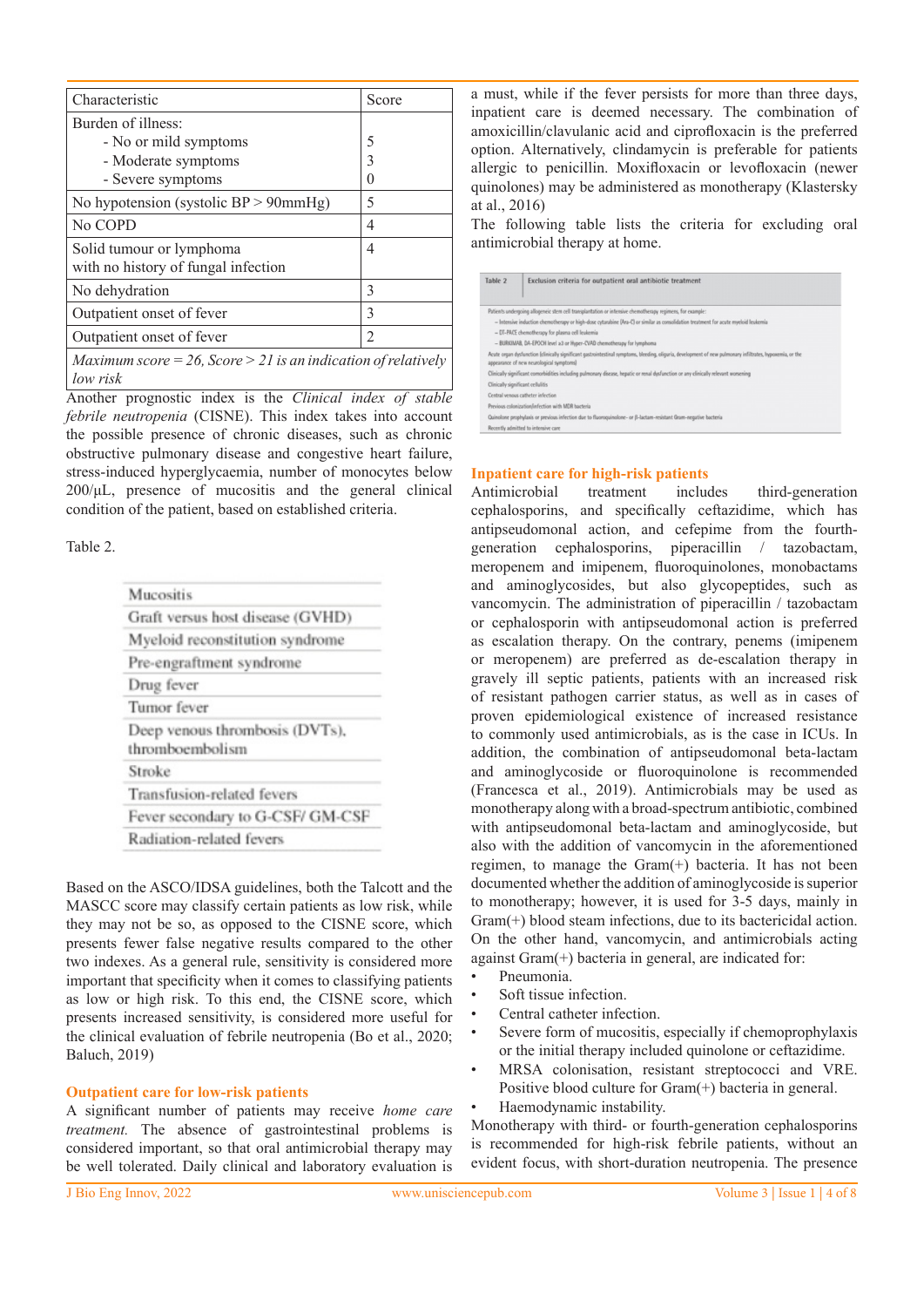of multiresistant Gram(-) bacteria, such as *Acinetobacter* spp*.*, and mainly

*Acinetobacterbaumannii,Pseudomonas* and *Stenotrophomonas,* led to the use of colistin, based on an antibiogram as a rule, although its usefulness in febrile neutropenia has not been adequately documented (Klastersky, 2004; Rolston, 2015)

| Antimicrobial                     | Administration<br>route | Dosage*                                                     |
|-----------------------------------|-------------------------|-------------------------------------------------------------|
| Cefepime                          | IV                      | $2g/8$ hrs                                                  |
| Ceftazidime <sup>a</sup>          | IV                      | $2g/8$ hrs                                                  |
| Aztreonam                         | IV                      | $2g/8$ hrs                                                  |
| Imipenem                          | IV                      | $1g/8$ hrs                                                  |
| Meropenem (in<br>3-hour infusion) | IV                      | $2g/8$ hrs                                                  |
| Doripenem (in<br>4-hour infusion) | IV                      | $1g/8$ hrs                                                  |
| Moxifloxacin                      | IV/PO                   | 400mg/24hrs                                                 |
| Levofloxacin                      | IV/PO                   | 750mg/1hr or<br>500mg/12hrs                                 |
| Ciprofloxacin                     | IV                      | 400mg/1hr or 750mg<br>or $1g/12hrs$                         |
| Amikacin <sup>b</sup>             | IV                      | 15mg/kg/24hrs                                               |
| Gentamicin <sup>b</sup>           | IV                      | 7 mg/kg/24hrs                                               |
| Tobramycin <sup>b</sup>           | IV                      | 7 mg/kg/24hrs                                               |
| Piperacillin /<br>Tazobactam      | IV                      | $4.5$ g/6hrs                                                |
| Vancomycin <sup>c</sup>           | IV                      | $1g(15-20mg/$<br>kg)/12hrs                                  |
| Teicoplanin <sup>c</sup>          | IV                      | 10mg/kg/24hrs                                               |
| Linezolid                         | IV                      | $600$ mg/ $12$ hrs                                          |
| Daptomycin                        | IV                      | $6-10$ mg/kg/24hrs                                          |
| Colistin<br>(methanesulphonate)   | IV                      | Loading dose<br>9,000,000<br>followed by<br>4,500,000/12hrs |
| Tigecycline                       | IV                      | Loading dose 100mg<br>followed by 50<br>mg/12hrs            |

\* For normal renal function in adults.

a In cases of marginal sensitivity of the pathogen (evaluation based on MIC), a dose of 3 g/8hrs. may be administered.

<sup>b</sup> A loading dose precedes for tobramycin and gentamicin, with 3 mg/kg, and for amikacin with 10 mg/kg. The trough levels must be < 1 μg/ml for gentamicin and tobramycin and 4-5 pg/ml for amikacin.

c In established infection, a loading dose of 25-30 mg/kg is required, as well as monitoring of the trough levels of the drug (15-20 mg/L). Vancomycin is not used when the pathogen has an MIC > 1 mg/L.

<sup>d</sup>A loading dose precedes, with dose administration every 12 hours in the first 24 hours.

As a rule, antimicrobial therapy must be designed and applied based on the localised focus of the fever, as shown in the table below:

| Entity                                  | Antibiotic treatment                                                                                                                                                                                               |
|-----------------------------------------|--------------------------------------------------------------------------------------------------------------------------------------------------------------------------------------------------------------------|
|                                         |                                                                                                                                                                                                                    |
| Mild oropharyngeal mucositis            | - Cefepime                                                                                                                                                                                                         |
| Moderate-severe oropharyngeal mucositis | - Piperacillin-tazobactam                                                                                                                                                                                          |
|                                         | - Imipenem or meropenem                                                                                                                                                                                            |
| Neutropenic enterocolitis               | - Piperacillin-tazobactam                                                                                                                                                                                          |
|                                         | - Imipenem or meropenem                                                                                                                                                                                            |
|                                         | * Consider treating C. difficile if high index of suspicion                                                                                                                                                        |
| Skin and soft tissue infection          | - Cefepime                                                                                                                                                                                                         |
|                                         | - Piperacillin-tazobactam                                                                                                                                                                                          |
|                                         | - Imipenem or meropenem                                                                                                                                                                                            |
|                                         | $+/-$                                                                                                                                                                                                              |
|                                         | - Vancomycin, daptomycin, or linezolid (if history of MRSA colonization/infection)                                                                                                                                 |
|                                         | * Consider adding clindamycin if severe necrotizing infection                                                                                                                                                      |
| Intravascular catheter infection        | - Cefepime                                                                                                                                                                                                         |
|                                         | - Piperacillin-tazobactam                                                                                                                                                                                          |
|                                         | - Imipenem or meropenem                                                                                                                                                                                            |
|                                         | $+1-$                                                                                                                                                                                                              |
|                                         | - Vancomycin or daptomycin                                                                                                                                                                                         |
| Pneumonia                               | - Cefepime                                                                                                                                                                                                         |
|                                         | - Piperacillin-tazobactam                                                                                                                                                                                          |
|                                         | - Imipenem or meropenem                                                                                                                                                                                            |
|                                         | $+1$                                                                                                                                                                                                               |
|                                         | - Fluoroquinolones, aminoglycosides, colistin                                                                                                                                                                      |
|                                         | * Consider association with fluoroquinolones or macrolides if pneumonia is community-acquired and an atypical<br>bacterial etiology is suspected.                                                                  |
|                                         | * In patients with MRSA colonization or an epidemiological situation of high endemicity, consider combination with<br>linezolid or vancomycin.                                                                     |
|                                         | * In severely ill patients, those previously colonized/infected with MDR Gram-negative bacilli, or nosocomial cases,<br>according to local epidemiology.                                                           |
|                                         | * During the flu season, use empirical oseltamivir until PCR results are received.                                                                                                                                 |
|                                         | * Consider the possibility of alternative causes [Preumocystis jirovecii, Cytomegalovirus] in risk patients with bilateral<br>infiltrates.                                                                         |
| Urinary tract infection                 | - Cefepime                                                                                                                                                                                                         |
|                                         | - Piperacillin-tazobactam                                                                                                                                                                                          |
|                                         | - Imipenem or meropenem                                                                                                                                                                                            |
| Acute meningitis                        | - Cefepime or meropenem                                                                                                                                                                                            |
|                                         | ٠                                                                                                                                                                                                                  |
|                                         | - Ampicillin                                                                                                                                                                                                       |
|                                         | * In risk patients with suggestive clinical forms, or space-occupying lesions, consider alternative causes<br>(Cryptococcus, Listeria, Nocardia, filamentous fungi, toxoplasmosis, and Mycobacterium tuberculosis) |
| <b>Meningoencephalitis</b>              | Use same treatment as acute meningitis, with adding of Acyclovir                                                                                                                                                   |

Febrile Neutropenia in Immunocompromised Patients Part 2

## **Resolution of fever**

Re-assessment of the antimicrobial therapy is recommended within three days from initiation of said therapy. Upon indication of apyrexia, the initial antimicrobial therapy is continued, until the number of neutrophils reaches 500/cc. The treatment duration is adjusted depending on the focus of the infection and the corresponding pathogen. In all events, it is best to avoid de-escalation of the antimicrobial therapy to a narrow-spectrum antibiotic due to the risk of superinfection. In the case of central catheter blood stream infection, lock therapy, meaning the locking of the catheter lumens, is considered effective.

## **Persistent fever**

Upon indication of persistent fever beyond three days, and provided the patient remains clinically stable, modification of the antimicrobial therapy is not recommended, but re-evaluation and investigation of the infection for atypical pathogens, fungi, *Pneumocystis jirovecii, Listeria* or *Nocardia*. In addition, the possibility of non-infectious aetiology of the fever  $-$  e.g. due to transfusions, pharmaceutical treatment, phlebitis or graft versus host disease (GvHD) – must be investigated. In these cases, a chest and paranasal sinus CT is recommended for diagnosis of possible (systemic) fungal infection. Empirically,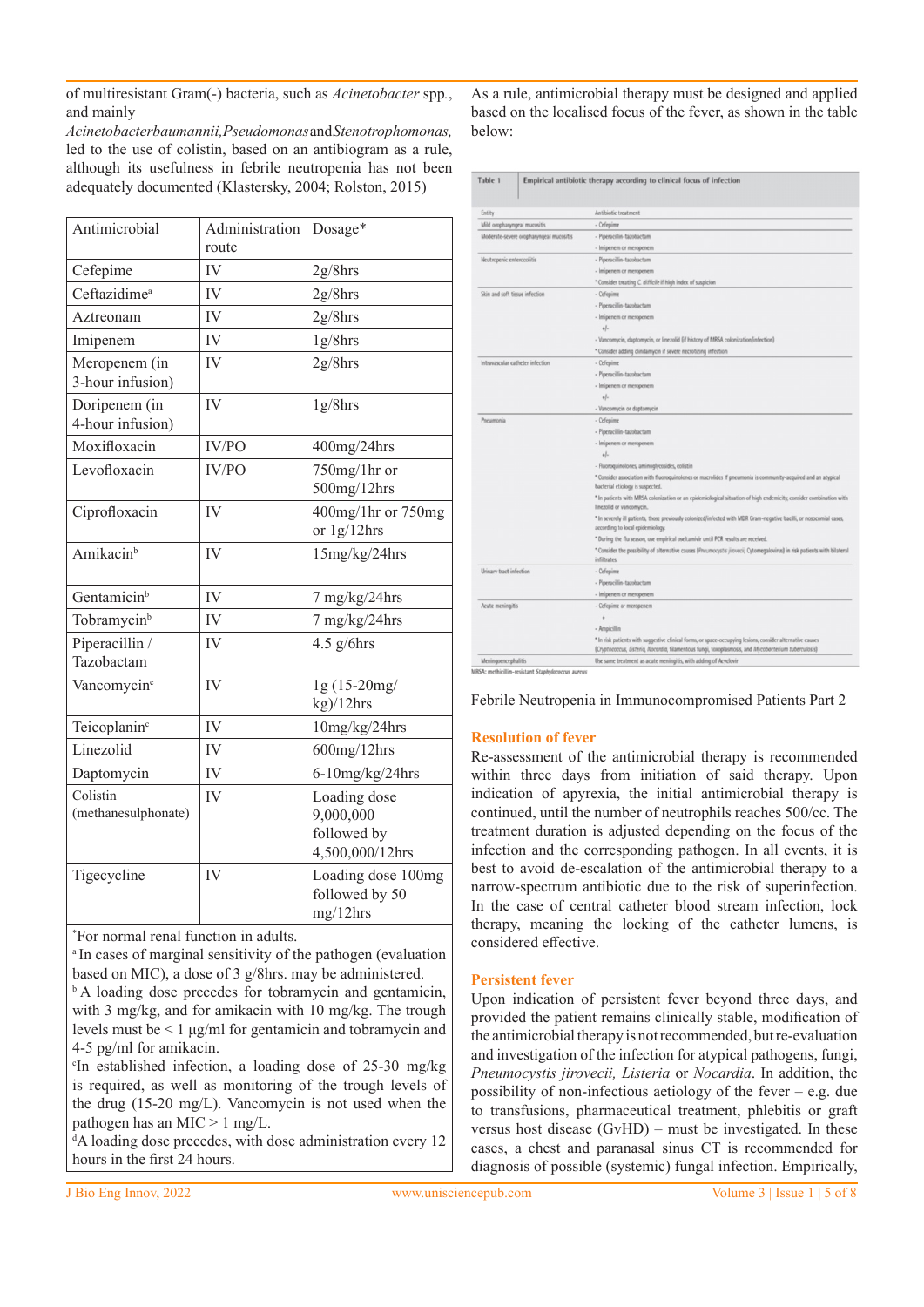antifungal therapy is added after at least five days of apyrexia. The possibility of chronic systemic candidiasis becomes strong in the event of persistent fever and resolution of neutropenia, in which case, the discontinuation of antimicrobial therapy is recommended.

Upon indication of negative imaging and other laboratory tests, measurement of beta-d-glucan and galactomannan is recommended.

All of the above are depicted in the following figure.

| Persistent fever without evident focus of infection (FUO)<br>If patient is stable, continue<br>treatment                                              | Re-assessment and chest and<br>paranasal sinus CT, upper                                                                    |
|-------------------------------------------------------------------------------------------------------------------------------------------------------|-----------------------------------------------------------------------------------------------------------------------------|
|                                                                                                                                                       |                                                                                                                             |
|                                                                                                                                                       |                                                                                                                             |
|                                                                                                                                                       | abdominal U/S, serological<br>markers for systemic fungal<br>infections                                                     |
| Stable clinical condition                                                                                                                             | Deteriorating clinical<br>condition                                                                                         |
| Continuation<br>of<br>initial<br>Discontinuation<br>treatment.<br>of vancomycin or therapy<br>for multiresistant Gram(-) if<br>administered initially | of<br>antibiotics.<br>Change<br>Addition of vancomycin upon<br>indication or treatment for<br>carbapenem-resistant bacteria |
| Persistent FUO after 5 <sup>th</sup> day<br>while increase in neutrophils<br>not expected                                                             | Re-assessment for fungal,<br>mycobacterial<br>viral<br><sub>or</sub><br>infections                                          |
| Re-assessment                                                                                                                                         |                                                                                                                             |
|                                                                                                                                                       |                                                                                                                             |
|                                                                                                                                                       |                                                                                                                             |

## **Treatment duration**

Upon apyrexia after three to five days, discontinuation of the antimicrobial therapy is recommended, provided the neutrophils are more than 500/cc.

If the fever persists, the antimicrobials may be discontinued for four to five days, provided the neutrophils have increased to more than 500/cc. In all events, clinical and laboratory evaluation is recommended after the end of antimicrobial therapy, to avoid the risk of resurgence of the infection or the risk of superinfection (Freifeld et al., 2011)

Prophylactic antimicrobial therapy is not recommended, apart from the case of patients with allogeneic haematopoietic stem cell transplantation, chronic intake of corticosteroids and leukaemia or lymphoma, who have an increased risk of developing pulmonary infection from *Pneumocystis jirovecii,*  for whom the administration of trimethoprim/sulfamethoxazole is recommended. Especially for transplant patients, prophylaxis is recommended after bone marrow regeneration. Newest findings recommend the use of prophylactic therapy with fluoroquinolone in high-risk patients with fewer than 100/cc neutrophils and neutropenia duration expected to exceed one week. The use of growth factors is important for the prevention of infections. They are recommended for expected longterm fever  $(> 1$  week) and in significant-risk fever  $(>20\%)$ . However, the decrease in mortality from their use has not been documented (Lyman & Kleiner, 2011; Tzeletas et al., 2019)

## **Fungal infections**

Suspicion of fungal infection sets in after the second, and usually the third, week of treatment, and provided the patient has received antimicrobial therapy without the fever receding. The risk of fungal infection is also high in patients who have undergone allogeneic haematopoietic stem cell transplantation or took corticosteroids for a long period of time, many times, even for months or years. The main pathogens for fungal infections are the *Candida* and *Αspergillus* species, especially after the third week of neutropenia. Other pathogenic fungi include: *Mucor, Acremonium, Trichosporon,* etc. Antifungal therapy includes amphotericin B and its lipid formulations, which are preferable due to their low toxicity, echinocandin and voriconazole, especially upon suspicion of aspergillosis. The administration of voriconazole is best be avoided in patients with renal failure (creatinine clearance < 50 ml/min). Treatment may be discontinued after two weeks, provided the patient is afebrile and the neutrophils are over 500/cc.

The treatments of choice based on the corresponding fungus are listed in the table below.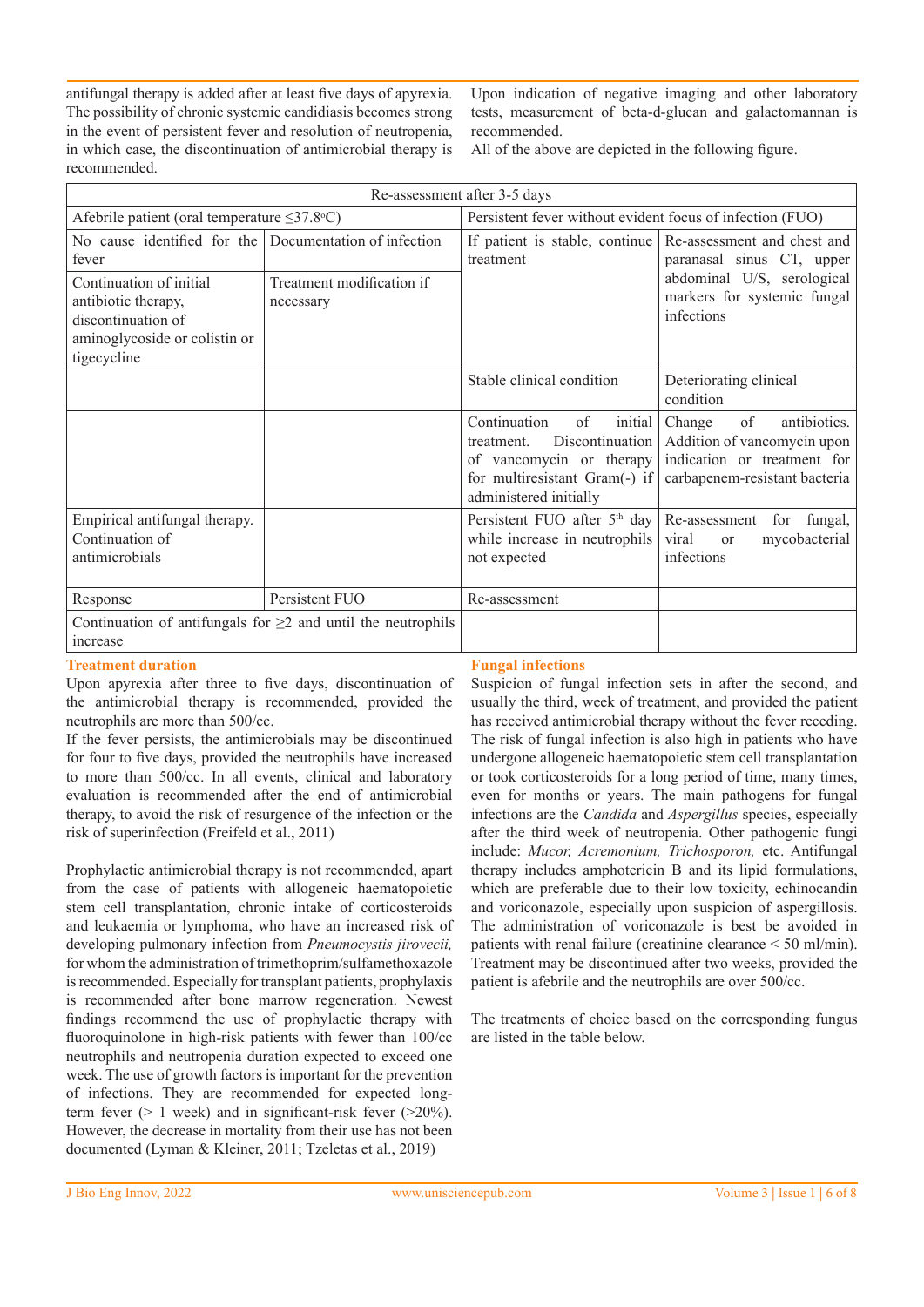| Fungal infection<br>(possible or documented)                                                           | Proposed treatment                                                                              | Alternative treatment                                                                                                              |
|--------------------------------------------------------------------------------------------------------|-------------------------------------------------------------------------------------------------|------------------------------------------------------------------------------------------------------------------------------------|
| Candida sp. infection<br>Before identification<br>Candida albicans, tropicalis                         | Echinocandin <sup>a</sup><br>Fluconazole                                                        | Lipid formulation of amphotericin B <sup>b</sup><br>Lipid formulation of amphotericin B <sup>b</sup><br>Echinocandin, Voriconazole |
| Candida glabrata                                                                                       | Echinocandin                                                                                    | Lipid formulation of amphotericin B <sup>b</sup>                                                                                   |
| Candida krusei                                                                                         | Echinocandin                                                                                    | Lipid formulation of amphotericin B <sup>b</sup><br>Voriconazole                                                                   |
| Candida parapsilosis                                                                                   | Fluconazole                                                                                     | Lipid formulation of amphotericin B <sup>b</sup><br>Voriconazole                                                                   |
| Aspergillosis (Aspergillus sp.)                                                                        | Voriconazole                                                                                    | Lipid formulation of amphotericin B <sup>b</sup><br>Echinocandin <sup>ª</sup> ,<br>Itraconazole,<br>Posaconazole                   |
| Fusariosis (Fusarium sp.)                                                                              | Voriconazole                                                                                    | Lipid formulation of amphotericin B <sup>b</sup>                                                                                   |
| Zygomycosis / Mucormycosis<br>(Zygomycetes sp. / Mucorales sp.)                                        | Lipid<br>formulation<br>of<br>amphotericin B <sup>b</sup>                                       | Posaconazole                                                                                                                       |
| Phaeohyphomycosis<br>Scedosporiumprolificans,<br>Alternaria,<br>Bipolaris,<br>CurvulariaExophiala etc. | Itraconazole + surgical<br>resection                                                            | Voriconazole<br>Posaconazole                                                                                                       |
| Scedodporlumapiospermum                                                                                | Voriconazole                                                                                    | Itraconazole                                                                                                                       |
| Disease from Penicillium sp.                                                                           | Lipid amphotericin B <sup>b</sup>                                                               | Itraconazole                                                                                                                       |
| Sporotrichosis<br>Cutaneous<br>Disseminated, meningeal                                                 | Itraconazole<br>Lipid formulation of<br>amphotericin B <sup>b</sup>                             | Fluconazole<br>Fluconazole                                                                                                         |
| Cryptococcosis                                                                                         | Lipid formulation of<br>amphotericin Bb +<br>fluorocytosine (2 wks.)<br>Followed by fluconazole | Fluconazole + fluorocytosine (2 wks.)<br>Followed by fluconazole                                                                   |
| Empirical treatment of febrile<br>neutropenia<br>$a_0$                                                 | formulation<br>of<br>Lipid<br>amphotericin Bb<br>Echinocandin                                   | Voriconazole                                                                                                                       |

*a Echinocandin: Caspofungin or micafungin.*

*b Liposomal amphotericin B (Ambisome), lipid complex of amphotericin B (Abelcet).*

**Table 4:** Treatment of choice and alternative treatment for the most common fungal infections.

Prophylactic antifungal therapy is recommended in patients who have undergone allogeneic transplantation, in which case fluconazole, micafungin and voriconazole are used, whereas posaconazole is recommended for the prevention of infiltrating aspergillosis in patients with acute myelogenous leukaemia undergoing intensive chemotherapy and patients who have undergone allogeneic transplantation. Use of special high efficiency particulate air (HEPA) filters within the rooms of neutropenic patients may prove an essential measure for the prevention of hyphomycetes. Besides, it is best combined with a positive pressure environment (HSC, 2015; Pappas et al., 2015; Cornery et al., 2007)

## **Viral infections**

Herpetic infections develop in neutropenic patients with increased morbidity, especially the ones who have undergone allogeneic haematopoietic stem cell transplantation, in the first month post-transplantation. Therefore, the incidence of herpes type 1 and 2, varicella-zoster virus (VZV) and CMV infections increases. The infections they cause include pleuritis, encephalitis, colitis and retinitis. In addition, infections may also be caused by the respiratory syncytial virus (RSV). In these cases, the medications administered are acyclovir and ganciclovir (for cytomegavirus infection), ribavirin (for RSV infection), and oseltamivir and zanamivir (for the influenza virus). Empirical antiviral therapy without indications is not recommended. Prophylaxis with acyclovir is recommended when taking fludarabine in patients with chronic intake of corticosteroids or allogeneic transplantation (HSC, 2015; Cornery et al., 2007)

## **Conclusions**

Febrile neutropenia is an emergency condition demonstrating high mortality if not treated early with proper antimicrobial therapy. Ongoing clinical and laboratory evaluation of patients during hospitalisation is the cornerstone for its